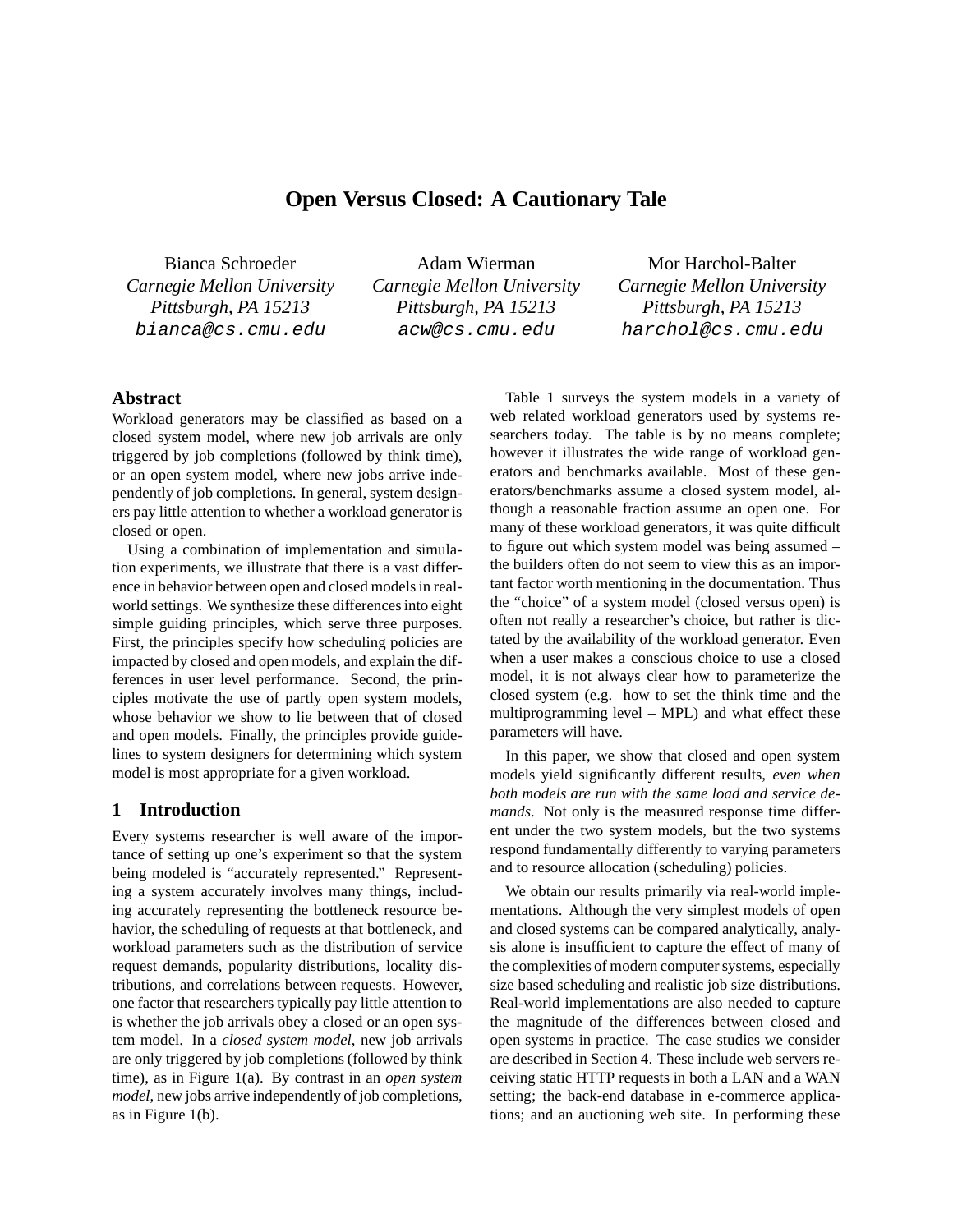

Figure 1: *Illustrations of the closed, open, and partly-open system models.*

case studies, we needed to develop a flexible suite of workload generators, simulators, and trace analysis tools that can be used under closed, open, and other system models. The details of this suite are also provided in Section 4.

Our simulation and implementation experiments lead us to identify *eight principles*, summarizing the observed differences between open and closed system models, many of which are not obvious. These principles may be categorized by their area of impact.

The first set of principles (see Section 5.1) describe the *difference in mean response time* under open and closed system models and how *various parameters affect these differences*. We find, for example, that for a fixed load, the mean response time for an open system model can exceed that for a closed system model by an order of magnitude or more. Even under a high MPL, the closed system model still behaves "closed" with respect to mean response time, and there is still a significant difference between mean response times in closed and open systems even for an MPL of 1000. With respect to service demands (job sizes), while their variability has a huge impact on response times in open systems, it has much less of an effect in closed models. The impact of these principles is that a system designer needs to beware of taking results that were discovered under one system model (e.g. closed model) and applying them to a second system model (e.g. open model).

The second set of principles (see Section 5.2) deal with the *impact of scheduling* on improving system performance. Scheduling is a common mechanism for improving mean response time without purchasing additional resources. While Processor-Sharing scheduling (PS) and First-Come-First-Served (FCFS) are most commonly used in computer systems, many system designs give preference to short jobs (requests with small service demands), applying policies like Non-Preemptive-Shortest-Job-First (SJF) or Preemptive-Shortest-Job-First (PSJF) to disk scheduling [51] and web server scheduling [19, 33, 15]. When system designers seek to evaluate a new scheduling policy, they often try it out using a workload generator and simulation test-bed. Our work will show that, again, one must be very careful that one is correctly modeling the application as closed or open, since the impact of scheduling turns out to be very different under open and closed models. For example, our principles show that favoring short jobs is highly effective in improving mean response time in open systems, while this is far less true under a closed system model. We find that closed system models only benefit from scheduling under a narrow range of parameters, when load is moderate and the MPL is very high. The message for system designers is that understanding whether the workload is better modeled with an open or closed system is essential in determining the effectiveness of scheduling.

The third set of principles (see Section 6) deal with *partly-open systems*. We observe that while workload generators and benchmarks typically assume either an open system model or a closed system model, neither of these is entirely realistic. Many applications are best represented using an "in-between" system model, which we call the partly-open model. Our principles specify those parameter settings for which the partly-open model behaves more like a closed model or more like an open model with respect to response time. We also find that, counter to intuition, parameters like think time have almost no impact on the performance of a partlyopen model. The principles describing the behavior of the partly-open system model are important because realworld applications often fit best into partly-open models, and the performance of these models is not well understood. In particular, the effect of system parameters and scheduling on performance in the partly open system – points which our principles address – are not known. Our results motivate the importance of designing *versatile* workload generators that are able to support open, closed, and partly open system models. We create such versatile workload generators for several common systems, including web servers and database systems, and use these throughout our studies.

The third set of principles also provides system designers with guidelines for *how to choose a system model* when they are forced to pick a workload generator that is either purely closed or purely open, as are almost all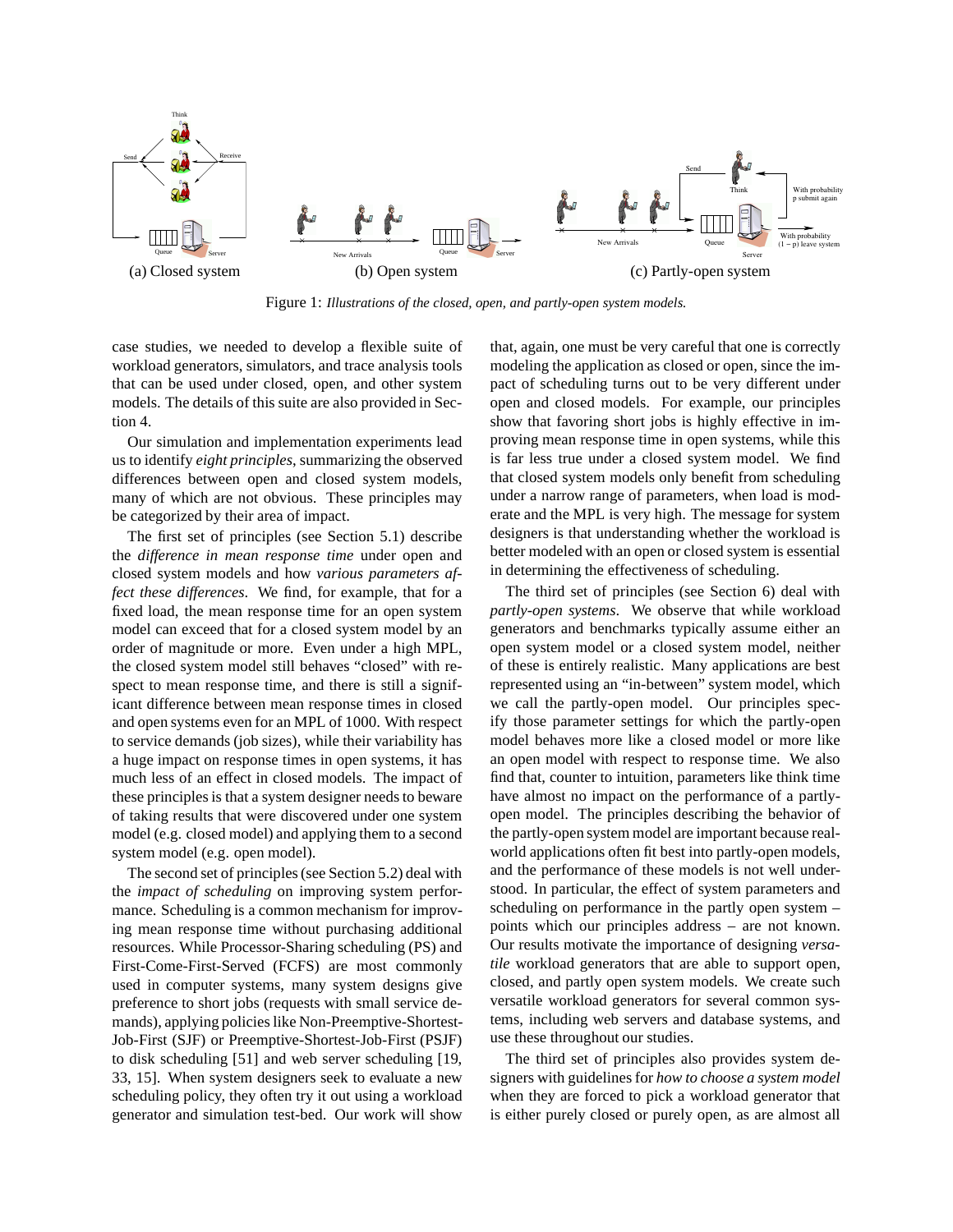| Type of benchmark                      | Name                                                    | System model |
|----------------------------------------|---------------------------------------------------------|--------------|
| Model-based web workload generator     | Surge [10], WaspClient [31], Geist [22], WebStone [47], | Closed       |
|                                        | WebBench [49], MS Web Capacity Analysis Tool [27]       |              |
|                                        | SPECWeb96 [43], WAGON [23]                              | Open         |
| Playback mechanisms for HTTP request   | MS Web Application Stress Tool [28], Webjamma [2],      |              |
| streams                                | Hammerhead [39], Deluge [38], Siege [17]                | Closed       |
|                                        | httperf [30], Sclient [9]                               | Open         |
| Proxy server benchmarks                | Wisconsin Proxy Benchmark [5], Web Polygraph [35], Ink- | Closed       |
|                                        | tomi Climate Lab [18]                                   |              |
| Database benchmark for e-commerce      | <b>TPC-W</b> [46]                                       | Closed       |
| workloads                              |                                                         |              |
| Auction web site benchmark             | RUB <sub>i</sub> S[7]                                   | Closed       |
| Online bulletin board benchmark        | RUBBoS[7]                                               | Closed       |
| Database benchmark for online transac- | <b>TPC-C</b> [45]                                       | Closed       |
| tion processing (OLTP)                 |                                                         |              |
| Model-based packet level web traffic   | IPB (Internet Protocol Benchmark) [24], GenSyn [20]     | Closed       |
| generators                             | WebTraf [16], trafgen [14]                              |              |
|                                        | NS traffic generator [52]                               | Open         |
| Mail server benchmark                  | SPECmail2001 [42]                                       | Open         |
| Java Client/Server benchmark           | SPECJ2EE [41]                                           | Open         |
| Web authentication and authorization   | AuthMark [29]                                           | Closed       |
| Network file servers                   | NetBench [48]                                           | Closed       |
|                                        | SFS97_R1 (3.0) [40]                                     | Open         |
| Streaming media service                | MediSyn [44]                                            | Open         |

Table 1: *A summary table of the system models underlying standard web related workload generators.*

workload generators (see Section 7). We consider ten different workloads and use our principles to determine for each workload which system model is most appropriate for that workload: closed, open, or partly-open. To the best of our knowledge, no such guide exists for systems researchers.

### **2 Closed, open, and partly-open systems**

In this section, we define how requests are generated under closed, open, and partly-open system models.

Figure 1(a) depicts a **closed system** configuration. In a closed system model, it is assumed that there is some fixed number of users, who use the system forever. This number of users is typically called the *multiprogramming level* (MPL) and denoted by N. Each of these N users repeats these 2 steps, indefinitely: (a) submit a job, (b) receive the response and then "think" for some amount of time. In a closed system, *a new request is only triggered by the completion of a previous request*. At all times there are some number of users,  $N_{think}$ , who are thinking, and some number of users  $N_{system}$ , who are either running or queued to run in the system, where  $N_{think} + N_{system} = N$ . The *response time*, T, in a closed system is defined to be the time from when a request is submitted until it is received. In the case where the system is a single server (e.g. a web server), the *server load*, denoted by  $\rho$ , is defined as the fraction of time that the server is busy, and is the product of the mean throughput  $X$  and the mean service demand (processing requirement)  $E[S]$ .

Figure 1(b) depicts an **open system** configuration. In an open system model there is a stream of arriving users with average arrival rate  $\lambda$ . Each user is assumed to submit one job to the system, wait to receive the response, and then leave. The number of users queued or running at the system at any time may range from zero to infinity. The differentiating feature of an open system is that a *request completion does not trigger a new request: a new request is only triggered by a new user arrival.* As before, *response time*, T, is defined as the time from when a request is submitted until it is completed. The *server load* is defined as the fraction of time that the server is busy. Here load,  $\rho$ , is the product of the mean arrival rate of requests,  $\lambda$ , and the mean service demand  $E[S]$ .

Neither the open system model nor the closed system model is entirely realistic. Consider for example a web site. On the one hand, a user is apt to make more than one request to a web site, and the user will typically wait for the output of the first request before making the next. In these ways a closed system model makes sense. On the other hand, the number of users at the site varies over time; there is no sense of a fixed number of users  $N$ . The point is that users visit to the web site, behave as if they are in a closed system for a short while, and then leave the system.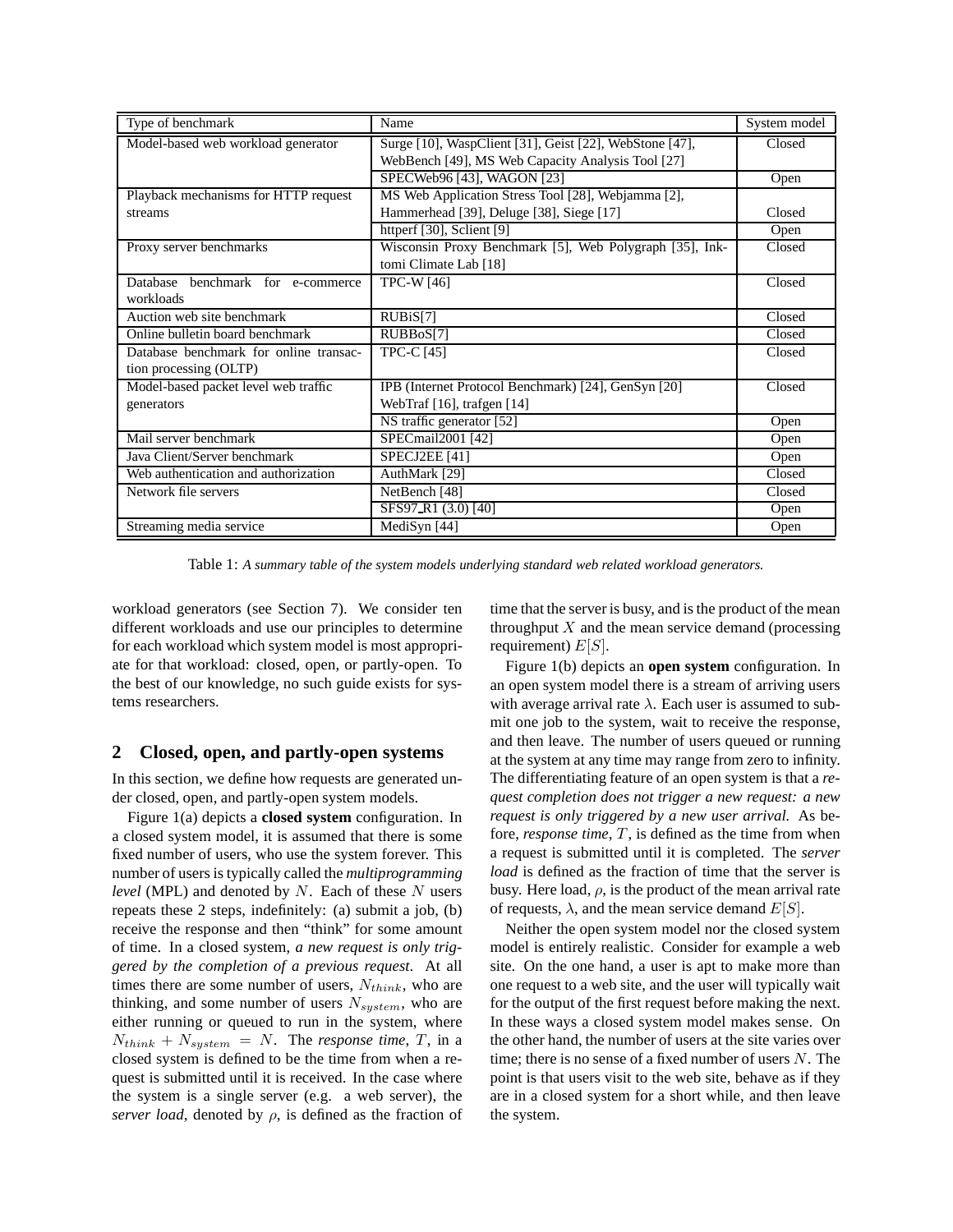Motivated by the example of a web site, we study a more realistic alternative to the open and closed system configurations: the **partly-open system** shown in Figure 1(c). Under the partly-open model, users arrive according to some outside arrival process as in an open system. However, every time a user completes a request at the system, with probability  $p$  the user stays and makes a followup request (possibly after some think time), and with probability  $1 - p$  the user simply leaves the system. Thus the expected number of requests that a user makes to the system in a visit is Geometrically distributed with mean  $1/(1 - p)$ . We refer to the collection of requests a user makes during a visit to the system as a *session* and we define the *length* of a session to be the number of requests in the session/visit. The *server load* is the fraction of time that the server is busy equaling the product of the average outside arrival rate  $\lambda$ , the mean number of requests per visit  $E[R]$ , and the mean service demand  $E[S]$ . For a given load, when p is small, the partly-open model is more similar to an open model. For large  $p$ , the partly-open model resembles a closed model.

### **3 Comparison methodology**

In this section we discuss the relevant parameters and metrics for both the open and the closed system models and discuss how we set parameters in order to compare open and closed system models.

Throughout the paper we choose the service demand distribution to be the same for the open and the closed system. In the case studies the service demand distribution is either taken from a trace or determined by the benchmark used in the experiments. In the model-based simulation experiments later in the paper, we use hyperexponential service demands, in order to capture the highly variable service distributions in web applications. Throughout, we measure the variability in the service demand distribution using the square coefficient of variation,  $C^2$ . The think time in the closed system, Z, follows an exponential distribution, and the arrival process in the open system is either a Poisson arrival process with average rate  $\lambda$ , or is provided by traces.<sup>1</sup> The results for all simulations and experiments are presented in terms of mean response times and the system load  $\rho$ . While we do not explicitly report numbers for another important metric, mean throughput, the interested reader can directly infer those numbers by interpreting load as a simple scaling of throughput. In an open system, the mean throughput is simply equal to  $\lambda = \rho/E[S]$ , which is the same as throughput in a closed system.

*In order to fairly compare the open and closed systems, we will hold the system load* ρ *for the two systems equal,* and study the effect of open versus closed system models on mean response time. The load in the open system is specified by  $\lambda$ , since  $\rho = \lambda E[S]$ . Fixing the load of a closed system is more complex, since the load is affected by many parameters including the MPL, the think time, the service demand variability, and the scheduling policy. The fact that system load is influenced by many more system parameters in a closed system than in an open system is a surprising difference between the two systems. *Throughout, we will achieve a desired system load by adjusting the think time of the closed system (see Figure 7(a))*, while holding all other parameters fixed.

The scheduling policies we study in this work span the range of behaviors of policies that are used in computer systems today.

- **FCFS** (First-Come-First-Served) Jobs are processed in the same order as they arrive.
- **PS** (Processor-Sharing) The server is shared evenly among all jobs in the system.
- **PESJF** (Preemptive-Expected-Shortest-Job-First) The job with the smallest expected duration (size) is given preemptive priority.
- **SRPT** (Shortest-Remaining-Processing-Time-First): At every moment the request with the smallest remaining processing requirement is given priority.
- **PELJF** (Preemptive-Expected-Longest-Job-First) The job with the longest expected size is given preemptive priority. PELJF is an example of a policy that performs badly and is included to understand the full range of possible response times.

#### **4 Real-world case studies**

In this section, we compare the behavior of four different applications under closed, open, and partly open system models. The applications include (a) a web server delivering static content in a LAN environment, (b) the database back-end at an e-commerce web site, (c) the application server at an auctioning web site, and (d) a web server delivering static content in a WAN environment. These applications vary in many respects, including the bottleneck resource, the workload properties (e.g. job size variability), network effects, and the types of scheduling policies considered. We study applications (a), (b), and (d) through full implementation in a real testbed, while our study of application (c) relies on tracebased simulation.

As part of the case studies, we develop a set of workload generators, simulators, and trace analysis tools that facilitate experimentation with all three system models: open, closed, and partly-open. For implementationbased case studies we extend the existing workload generator (which is based on only one system model) to

<sup>&</sup>lt;sup>1</sup>Note that we choose a Poisson arrival process (i.e. exponential inter-arrival times) and exponential think times in order to allow the open and closed systems to be as parallel as possible. This setting underestimates the differences between the systems when more bursty arrival processes are used.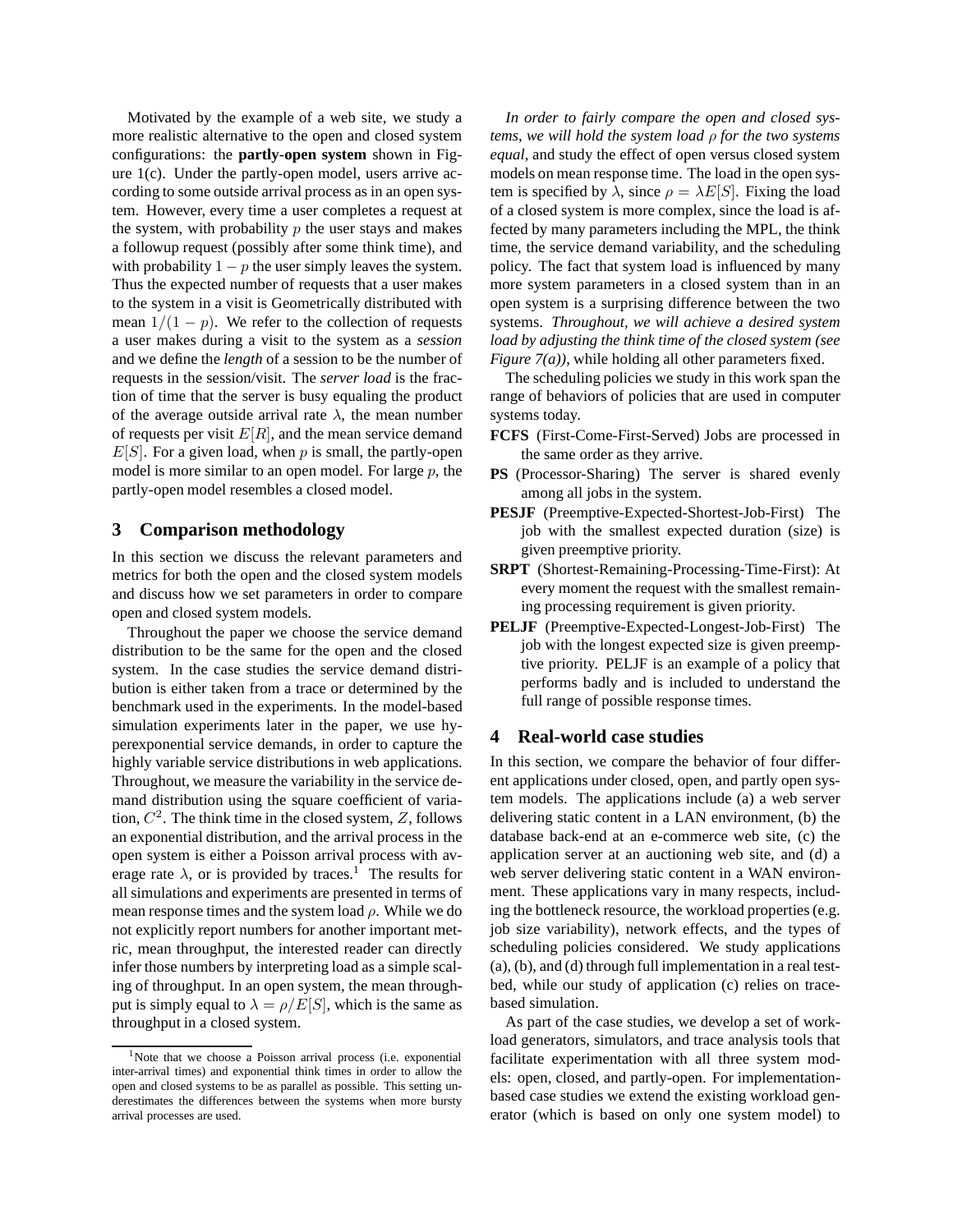enable all three system models. For the case studies based on trace-driven simulation, we implement a versatile simulator that models open, closed, and partly-open systems and takes traces as input. We also develop tools for analyzing web traces (in Common Logfile Format or Squid log format) to extract the data needed to parameterize workload generators and simulators.

Sections  $4.1 - 4.4$  provide the details of the case studies. The main results are shown in Figures 2 and 4. For each case study we first explain the tools developed for experimenting in open, closed, and partly-open models. We then then describe the relevant scheduling policies and their implementation, and finally discuss the results. *The discussions at the end of the case studies are meant only to highlight the key points; we will discuss the differences between open, closed, and partly-open systems and the impact of these differences in much more detail in Sections 5 and 6.*

### **4.1 Static web content**

Our first case study is an Apache web server running on Linux and serving static content, i.e. requests of the form "Get me a file," in a LAN environment. Our experimental setup involves six machines connected by a 10/100 Ethernet switch. Each machine has an Intel Pentium III 700 MHz processor and 256 MB RAM, and runs Linux. One of the machines is designated as the server and runs Apache. The others generate web requests based on a web trace.

*Workload generation:* In this case study we generate static web workloads based on a trace. Below we first describe our workload generator which generates web requests following an open, closed, or partly-open model. We then describe the tool for analyzing web traces that produces input files needed by the workload generator. Finally we briefly describe the actual trace that we are using in our work.

Our workload generator is built on top of the Sclient[9] workload generator. The Sclient workload generator uses a simple open system model, whereby a new request for file  $y$  is made exactly every  $x$  msec. Sclient is designed as a single process that manages all connections using the select system call. After each call to select, Sclient checks whether the current  $x$  msec interval has passed and if so initiates a new request. We generalize Sclient in several ways.

For the open system, we change Sclient to make requests based on arrival times and filenames specified in an input file. The entries in the input file are of the form  $\langle t_i, f_i \rangle$ , where  $t_i$  is a time and  $f_i$  is a file name.

For the closed system, the input file only specifies the names of the files to be requested. To implement closed system arrivals in Sclient, we have Sclient maintain a list with the times when the next requests are to be made. Entries to the list are generated during runtime as follows: Whenever a request completes, an exponentially distributed think time Z is added to the current time  $t_{curr}$ and the result  $Z + t_{curr}$  is inserted into the list of arrival times.

In the case of the partly-open system, each entry in the input file now defines a *session*, rather than an individual request. An entry in the input file takes the form  $\langle t_i, f_{i_1}, \ldots, f_{i_n} \rangle$  where  $t_i$  specifies the arrival time of the session and  $\langle f_{i_1}, \ldots, f_{i_n} \rangle$  is the list of files to be requested during the session. As before, a list with arrival times is maintained according to which requests are made. The list is initialized with the session arrival times  $t_i$  from the input file. To generate the arrivals within a session, we use the same method as described for the closed system above: after request  $f_{i_{j-1}}$  completes we arrange the arrival of request  $f_{i_j}$  by adding an entry containing the arrival time  $Z + t_{curr}$  to the list, where  $t_{curr}$ is the current time and  $Z$  is an exponentially distributed think time.

All the input files for the workload generator are created based on a web trace. We modify the Webalizer tool [12] to parse a web trace and then extract the information needed to create the input files for the open, closed, and partly-open system experiments. In the case of the open system, we simply output the arrival times together with the names of the requested files. In the case of the closed system, we only extract the sequence of file names. Creating the input file for the partly-open system is slightly more involved since it requires identifying the sessions in a trace. A common approach for identifying sessions (and the one taken by Webalizer) is to group all successive requests by the same client (i.e. same IP address) into one session, unless the time between two requests exceeds some timeout threshold in which case a new session is started. In our experiments, we use the timeout parameter to specify the desired average session length.

The trace we use consists of one day from the 1998 World Soccer Cup, obtained from the Internet Traffic Archive [21]. Virtually all requests in this trace are *static*.

| Number           | Mean | Variability | Min      | Max  |
|------------------|------|-------------|----------|------|
| of Rea.          | size |             | size     | size |
| $4.5 \cdot 10^6$ | 5KB  | 96          | 41 bytes | 2MB  |

*Scheduling:* Standard scheduling of static requests in a web server is best modeled by processor sharing (PS). However, recent research suggests favoring requests for small files can improve mean response times at web servers [19]. In this section we therefore consider both PS and SRPT policies.

We have modified the Linux kernel and the Apache Web server to implement SRPT scheduling at the server. For static HTTP requests, the network (access link out of the server) is typically the bottleneck resource. Thus, our solution schedules the bandwidth on this access link by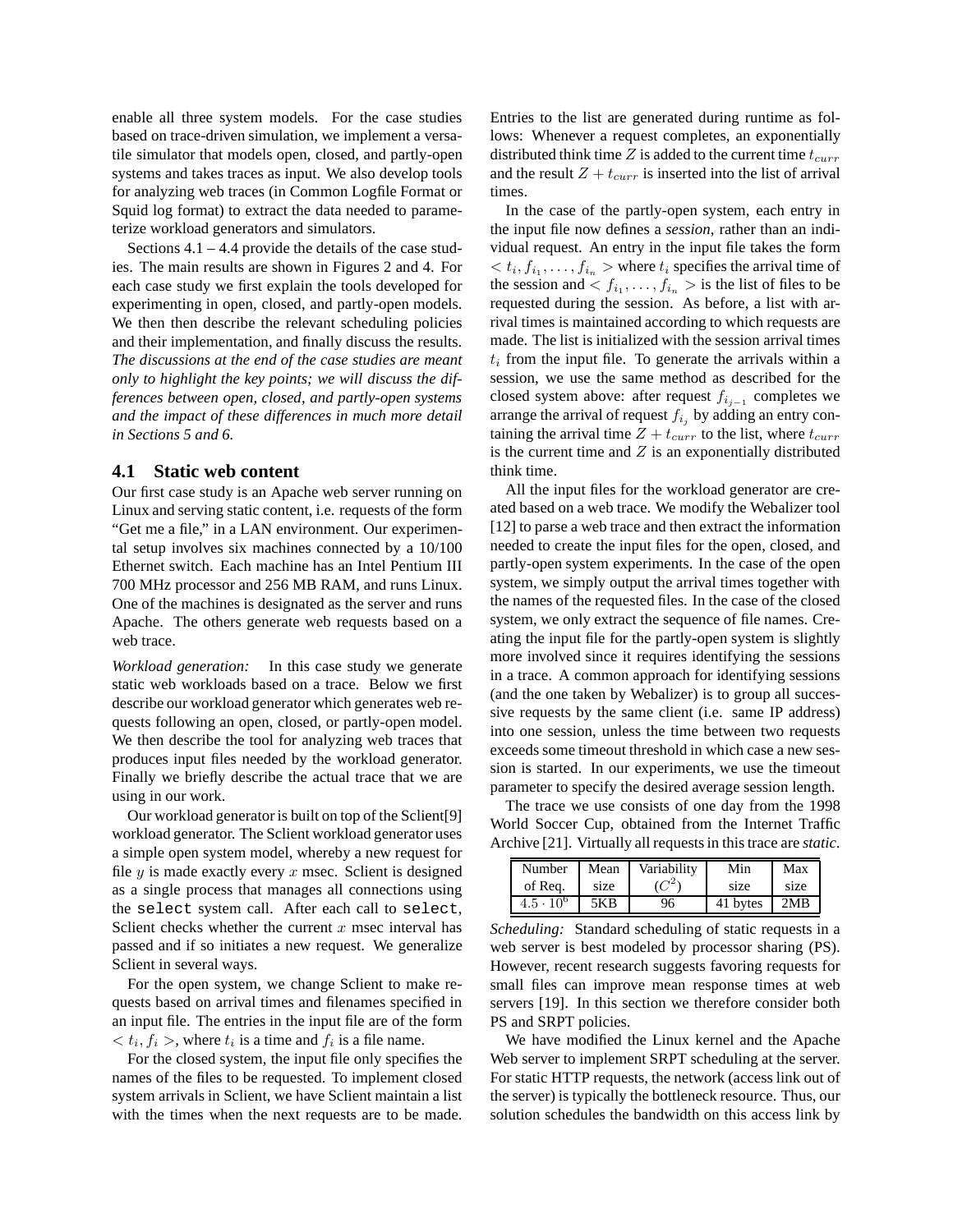

Figure 2: *Results for real-world case studies. Each row shows the results for a real-world workload and each column shows the results for one of the system models. In all experiments with the closed system model the MPL is 50. The partly-open system is run at fixed load* 0.9*.*

controlling the order in which the server's socket buffers are drained. Traditionally, the socket buffers are drained in Round-Robin fashion (similar to PS); we instead give priority to sockets corresponding to connections where the remaining data to be transferred is small. Figure 3 shows the flow of data in Linux after our modifications. There are multiple priority queues and queue  $i$  may only



Figure 3: *Flow of data in Linux with SRPT-like scheduling (only 2 priority levels shown).*

drain if queues 0 to  $i - 1$  are empty. The implementation is enabled by building the Linux kernel with support for the user/kernel Netlink Socket, QOS and Fair Queuing, and the Prio Pseudoscheduler and by using the tc[6] user space tool. We also modify Apache to use setsockopt calls to update the priority of the socket as the remaining size of the transfer decreases. For details on our implementation see [19].

*Synopsis of results:* Figure 2(a) shows results from the

the static web implementation under closed, open, and partly open workloads in a LAN environment. Upon first glance, it is immediately clear that the closed system response times are vastly different from the open response times. In fact, the response times in the two systems are orders of magnitude different under PS given a common system load. Furthermore, SRPT provides little improvement in the closed system, while providing dramatic improvement in the open system.

The third column of Figure 2(a) shows the results for the partly-open system. Notice that when the mean number of requests is small, the partly-open system behaves very much like the open system. However, as the mean number of requests grows, the partly-open system behaves more like a closed system. Thus, the impact of scheduling (e.g. SRPT over PS) is highly dependent on the number of requests in the partly-open system.

#### **4.2 E-commerce site**

Our second case study considers the database back-end server of an e-commerce site, e.g. an online bookstore. We use a PostgreSQL[32] database server running on a 2.4-GHz Pentium 4 with 3GB RAM, running Linux 2.4, with a buffer pool of 2GB. The machine is equipped with two 120GB IDE drives, one used for the database log and the other for the data. The workload is generated by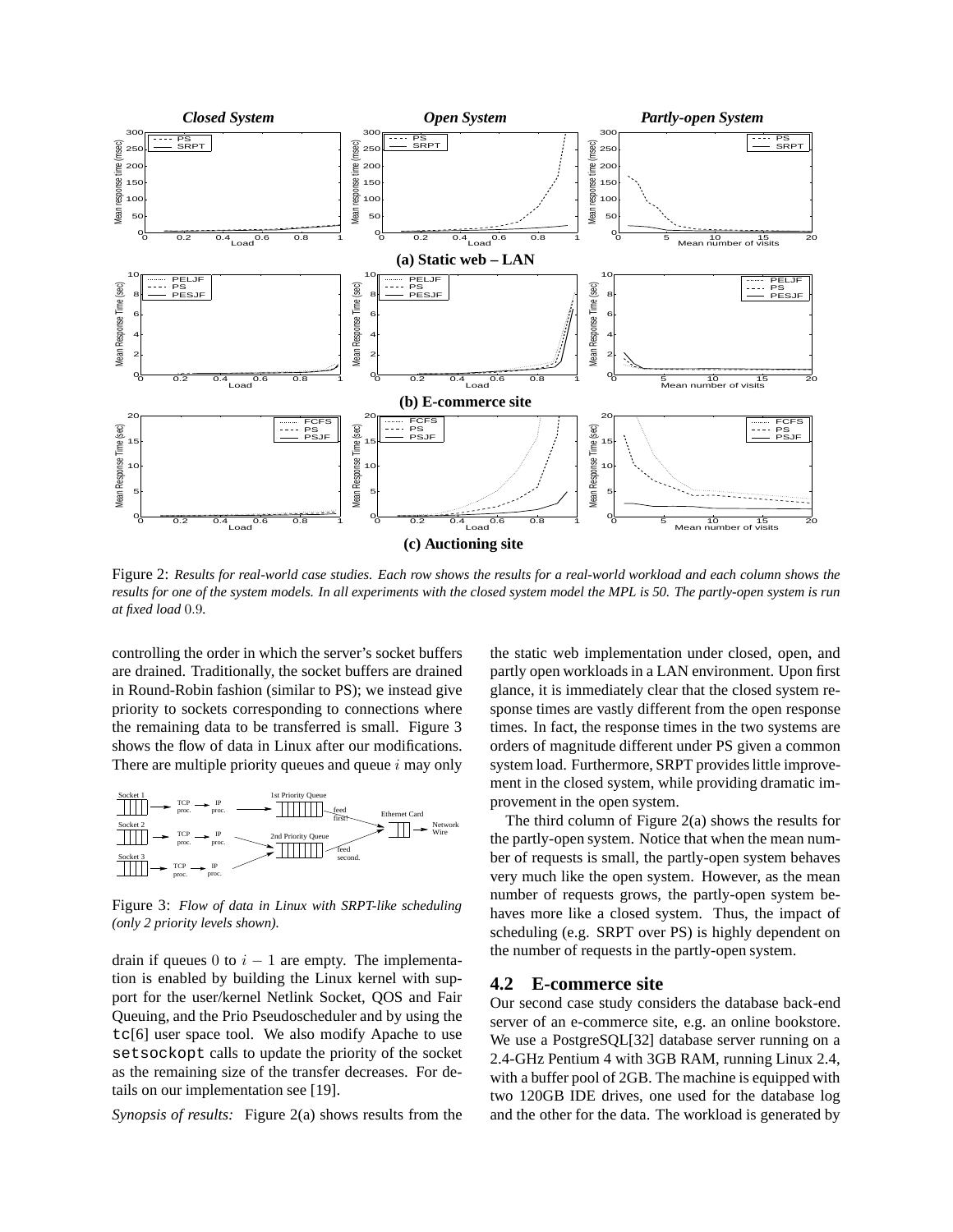four client machines having similar specifications to the database server connected via a network switch.

*Workload generation:* The workload for the ecommerce case study is based on the TPC-W [46] benchmark, which aims to model an online bookstore such as Amazon.com. We build on the TPC-W kit provided by the Pharm project [13]. The kit models a closed system (in accordance with TPC-W guidelines) by creating one process for each client in the closed system.

We extend the kit to also support an open system with Poisson arrivals, and a partly-open system. We do so by creating a master process that signals a client whenever it is time to make a new request in the open system or to start a new session in the partly-open system. The master process repeats the following steps in a loop: it sleeps for an exponential interarrival time, signals a client, and draws the next inter-arrival time. The clients block waiting for a signal from the master process. In the case of the open system, after receiving the signal, the clients make one request before they go back to blocking for the next signal. In the case of the partly-open system, after receiving a signal, the clients generate a session by executing the following steps in a loop: (1) make one request; (2) flip a coin to decide whether to begin blocking for a signal from the master process or to generate an exponential think time and sleep for that time.

TPC-W consists of 16 different transaction types including the "ShoppingCart" transaction, the "Payment" transaction, and others. Statistics of our configuration are as shown:

| Database | Mean             | Variability | Min  | Max  |
|----------|------------------|-------------|------|------|
| size     | size             | $C^2$       | size | size |
| 3GB      | $101 \text{ ms}$ |             | 2 ms | 5s   |

*Scheduling:* The bottleneck resource in our setup is the CPU, as observed in [25]. The default scheduling policy is therefore best described as PS, in accordance with Linux CPU scheduling. Note that in this application, exact service demands are not known, so SRPT cannot be implemented. Thus, we experiment with PESJF and PELJF policies where the expected service demand of a transaction is based on its type. The "Bestseller" transaction, which makes up 10% of all requests, has on average the largest service demand. Thus, we study 2-priority PESJF and PELJF policies where the "Bestseller" transactions are "expected to be long" and all other transactions are "expected to be short."

To implement the priorities needed for achieving PESJF and PELJF, we modify our PostgreSQL server as follows. We use the sched setscheduler() system call to set the scheduling class of a PostgreSQL process working on a high priority transaction to "SCHED RR," which marks a process as a Linux realtime process. We leave the scheduling class of a low priority process at the standard "SCHED OTHER." Realtime processing in Linux always has absolute, preemptive priority over standard processes.

*Synopsis of results:* Figure 2(b) shows results from the e-commerce implementation described above. Again, the difference in response times between the open and closed systems is immediately apparent – the response times of the two systems differ by orders of magnitude. Interestingly, because the variability of the service demands is much smaller in this workload than in the static web workload, the impact of scheduling in the open system is much smaller. This also can be observed in the plot for the partly open system: even when the number of requests is small, there is little difference between the response times of the different scheduling policies.

### **4.3 Auctioning web site**

Our third case study investigates an auctioning web site. This case study uses simulation based on a trace from one of the top-ten U.S. online auction sites.

*Workload generation:* For simulation-based case studies we implement a simulator that supports open, closed, and partly-open arrival processes which are either created based on a trace or are generated from probability distributions. For a trace-based arrival process the simulator expects the same input files as the workload generator described in Section 4.1. If no trace for the arrival process is available the simulator alternatively offers (1) open system arrivals following a Poisson process; (2) closed system arrivals with exponential think times; (3) partly-open arrivals with session arrivals following a Poisson process and think times within the sessions being exponentially distributed. The service demands can either be specified through a trace or one of several probability distributions, including hyper-exponential distributions and more general distributions.

For our case study involving an auctioning web site we use the simulator and a trace containing the service demands obtained from one of the top ten online auctioning sites in the US. No data on the request arrival process is available. The characteristics of the service demands recorded in the trace are summarized below:

| Number  | Mean  | Variability | Min   | Max  |
|---------|-------|-------------|-------|------|
| of jobs | size  | ے م         | size  | size |
| 300000  | 0.09s | 9.19        | 0.01s | 50s  |

*Scheduling:* The policy used in a web site serving dynamic content, such as an auctioning web site, is best modeled by PS. To study the effect of scheduling in this environment we additionally simulate FCFS and PSJF.

*Synopsis of results:* Figure 2(c) shows results from the auctioning trace-based case study described above. The plots here illustrate the same properties that we observed in the case of the static web implementation. In fact, the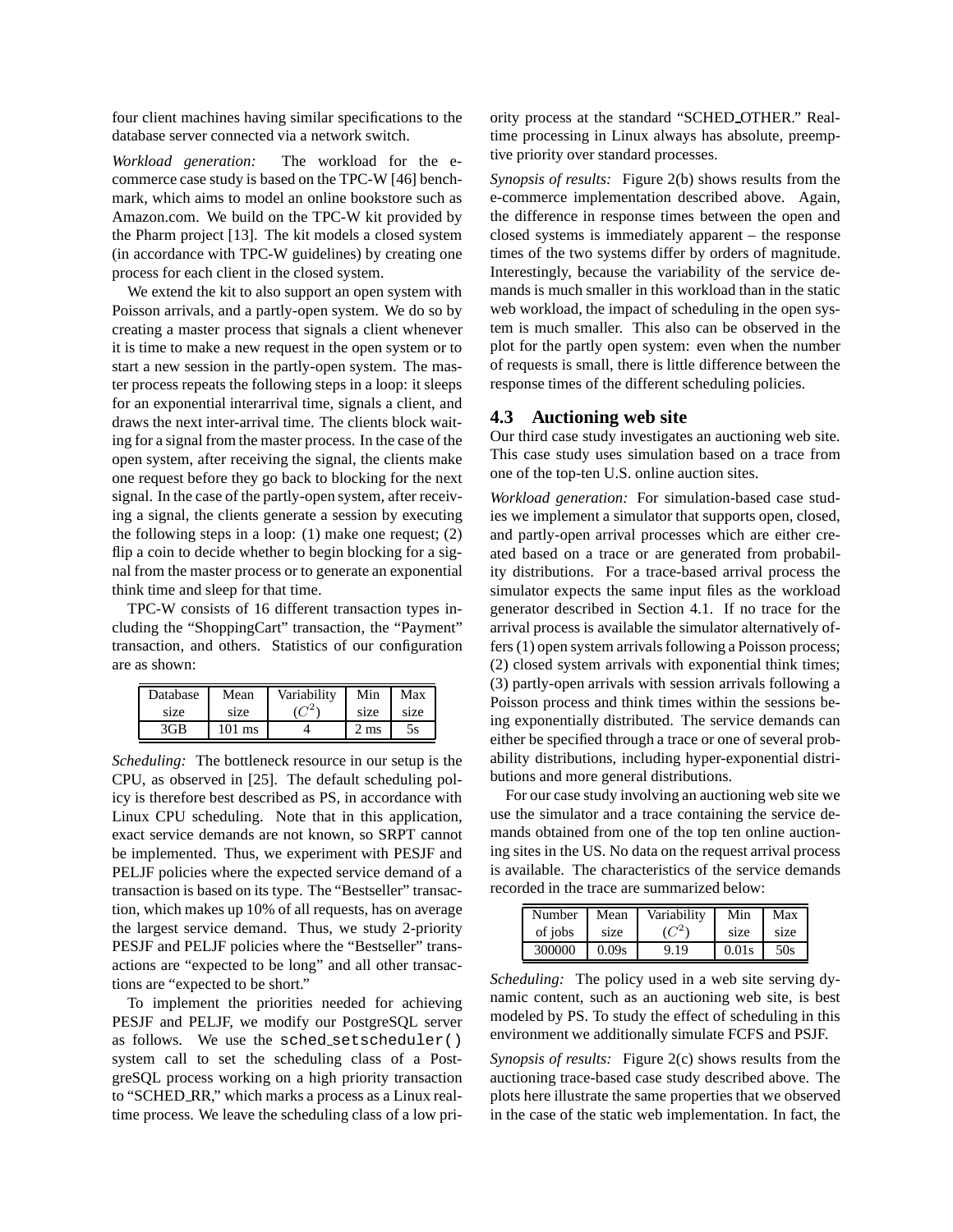

**(b) Static web – Poor WAN conditions**

Figure 4: *Effect of WAN conditions in the static web case study. The top row shows results for good WAN conditions (average RTT=50ms, loss rate=1%) and the bottom row shows results for poor WAN conditions (average RTT=100ms, loss rate=4%). In both cases the closed system has an MPL of 200. Note that, due to network effects, the closed system cannot achieve a load of 1, even when think time is zero. Under the settings we consider here, the max achievable load is*  $\approx 0.98$ *.* 

difference between the open and closed response times is extreme, especially under FCFS. As a result, there is more than a factor of ten improvement of PSJF over FCFS (for  $\rho > 0.7$ ), whereas there is little difference in the closed system.

This effect can also be observed in the partly-open system, where for a small number of requests per session the response times are comparable to those in the open system and for a large number of requests per session the response times are comparable to those in the closed system. The actual convergence rate depends on the variability of the service demands  $(C^2)$ . In particular, the ecommerce case study (low  $C^2$ ) converges quickly, while the static web and auctioning case studies (higher  $C^2$ ) converge more slowly.

#### **4.4 Study of WAN effects**

To study the effect of network conditions, we return to the case of static web requests (Section 4.1), but this time we include the emulation of network losses and delays in the experiments.

*Workload generation:* The setup and workload generation is identical to the case study of static web requests (Section 4.1), except that we add functionality for emulating WAN effects as follows. We implement a separate module for the Linux kernel that can drop or delay incoming and outgoing TCP packets (similarly to Dummynet [34] for FreeBSD). More precisely, we change the ip rcv() and the ip output() functions in the Linux TCP-IP stack to intercept in- and out-going packets to create losses and delays. In order to delay packets, we use the add\_timer() facility to schedule the transmission of delayed packets. We recompile the kernel with HZ=1000 to get a finer-grained millisecond timer resolution. In order to drop packets, we use an independent, uniform random loss model which can be configured to a specified probability, as in Dummynet.

*Synopsis of results:* Figure 4 compares the response times of the closed and the open systems under (a) relatively good WAN conditions (50ms RTT and 1% loss rate) and under (b) poor WAN conditions (100ms RTT and 4% loss rate). Note that results for the partly-open system are not shown due to space constraints; however the results parallel what is shown in the closed and open systems.

We find that under WAN conditions the differences between the open and closed systems are smaller (proportionally) than in a LAN (Figure 2 (a)), however, they are still significant for high server loads (load  $> 0.8$ ). The reason that the differences are smaller in WAN conditions is that response times include network overheads (network delays and losses) in addition to delays at the server. These overheads affect the response times in the open and closed systems in the same way, causing the proportional differences between open and closed systems to shrink. For similar reasons, scheduling has less of an effect when WAN effects are strong, even in the case of an open system. SRPT improves significantly over PS only for high loads, and even then the improvement is smaller than in a LAN.

### **5 Open versus closed systems**

We have just seen the dramatic impact of the system model in real-world case studies. We will now develop principles that help explain both the differences between the open and closed system and the impact of these differences with respect to scheduling. In addition to the case studies that we have already discussed, we will also use model-based simulations in order to provide more control over parameters, such as job size variability, that are fixed in the case studies.

## **5.1 FCFS**

Our study of the simple case of FCFS scheduling will illustrate three principles that we will exploit when studying more complex policies.

*Principle (i): For a given load, mean response times are significantly lower in closed systems than in open systems.*

Principle (i) is maybe the most noticeable performance issue differentiating open and closed systems in our case studies (Figure 2). We bring further attention to this principle in Figure 5 due to its importance for the vast literature on capacity planning, which typically relies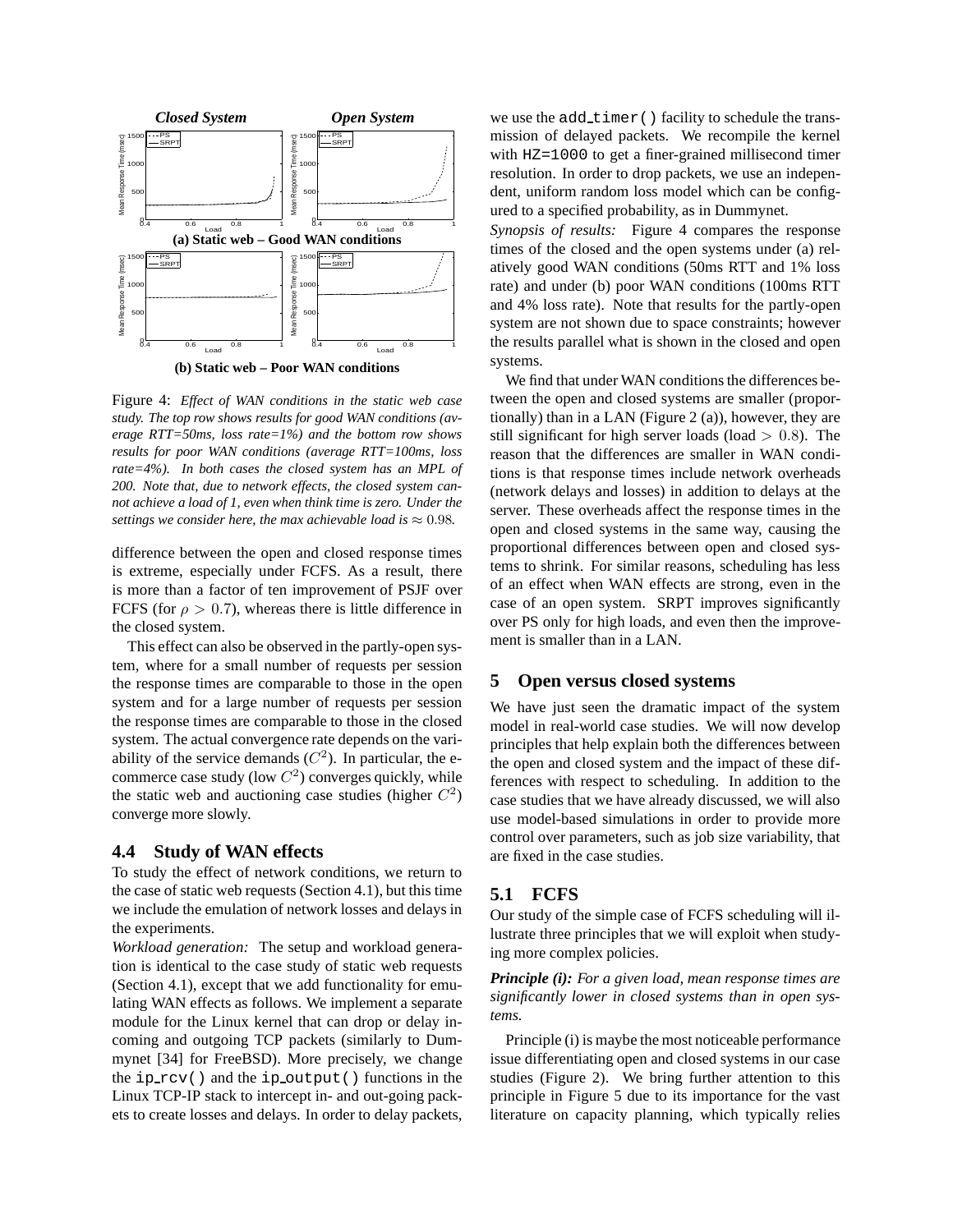

Figure 5: *Open versus closed under FCFS. Model and trace-based simulation results showing mean response time as a function of load and service demand variability under FCFS scheduling. (a) and (b) use model based simulation, while (c) uses trace-based simulation. In all cases, the solid line represents an open system and the dashed lines represent closed systems with different MPLs. The load is adjusted via the think time in the closed system, and via the arrival rate in the open system. In the model-based simulations,*  $E[S] = 10$ *. In (a) we fix*  $C^2 = 8$  *and in (b) we fix*  $\rho = 0.9$ *.* 

on closed models, and hence may underestimate the resources needed when an open model is more appropriate.

For fixed high loads, the response time under the closed system is *orders of magnitude* lower than those for the open system. While Schatte [36, 37] has proven that, under FCFS, the open system will always serve as an upper bound for the response time of the closed system, the magnitude of the difference in practical settings has not previously been studied. Intuitively, this difference in mean response time between open and closed systems is a consequence of the fixed MPL,  $N$ , in closed systems, which limits the queue length seen in closed systems to N even under very high load. By contrast, no such limit exists for an open system.

### *Principle (ii): As the MPL grows, closed systems become open, but convergence is slow for practical purposes.*

Principle (ii) is illustrated by Figure 5. We see that as the MPL, N, increases from 10 to 100 to 1000, the curves for the closed system approach the curves for the open system. Schatte [36, 37] proves formally that as N grows to infinity, a closed FCFS queue converges to an open M/GI/1/FCFS queue. What is interesting however, is how slowly this convergence takes place. When the service demand has high variability  $(\tilde{C}^2)$ , a closed system with an MPL of 1000 still has much lower response times then the corresponding open system. Even when the job service demands are lightly variable, an MPL of 500 is required for the closed system to achieve response times comparable to the corresponding open system. Further, the differences are more dramatic in the case-study results than in the model-based simulations.

This principle impacts the choice of whether an open or closed system model is appropriate. One might think that an open system is a reasonable approximation for a closed system with a high MPL; however, though this can be true in some cases, the closed and open system models may still behave significantly differently if the service demands are highly variable.

*Principle (iii): While variability has a large effect in*

*open systems, the effect is much smaller in closed systems.*

This principle is difficult to see in the case-study figures (Figure 2) since each trace has a fixed variability. However, it can be observed by comparing the magnitude of disparity between the e-commerce site results (low variability) and the others (high variability).

Using simulations, we can study this effect directly. Figure 5(b) compares open and closed systems under a *fixed load*  $\rho = 0.9$ , as a function of the service demand variability  $C^2$ . For an open system, we see that  $C^2$  directly affects mean response time. This is to be expected since high  $C^2$ , under FCFS service, results in short jobs being stuck behind long jobs, increasing mean response time. By contrast, for the closed system with MPL 10,  $C<sup>2</sup>$  has comparatively little effect on mean response time. This is counterintuitive, but can be explained by observing that for lower MPL there are *fewer* short jobs stuck behind long jobs in a closed system, since the number of jobs in the system  $(N_{system})$  is bounded. As MPL is increased,  $C^2$  can have more of an effect, since  $N_{system}$ can be higher.

It is important to point out that by holding the load constant in Figure 5(b), we are actually performing a conservative comparison of open and closed systems. If we didn't hold the load fixed as we changed  $C^2$ , increasing  $C^2$  would result in a slight drop in the load of the closed system as shown in Figure 7(b). This slight drop in load, would cause a drop in response times for closed systems, whereas there is no such effect in open systems.

#### **5.2 The impact of scheduling**

The value of scheduling in open systems is understood and cannot be overstated. In open systems, there are order of magnitude differences between the performance of scheduling policies because scheduling can prevent small jobs from queueing behind large jobs. In contrast, scheduling in closed systems is not well understood.

*Principle (iv): While open systems benefit significantly*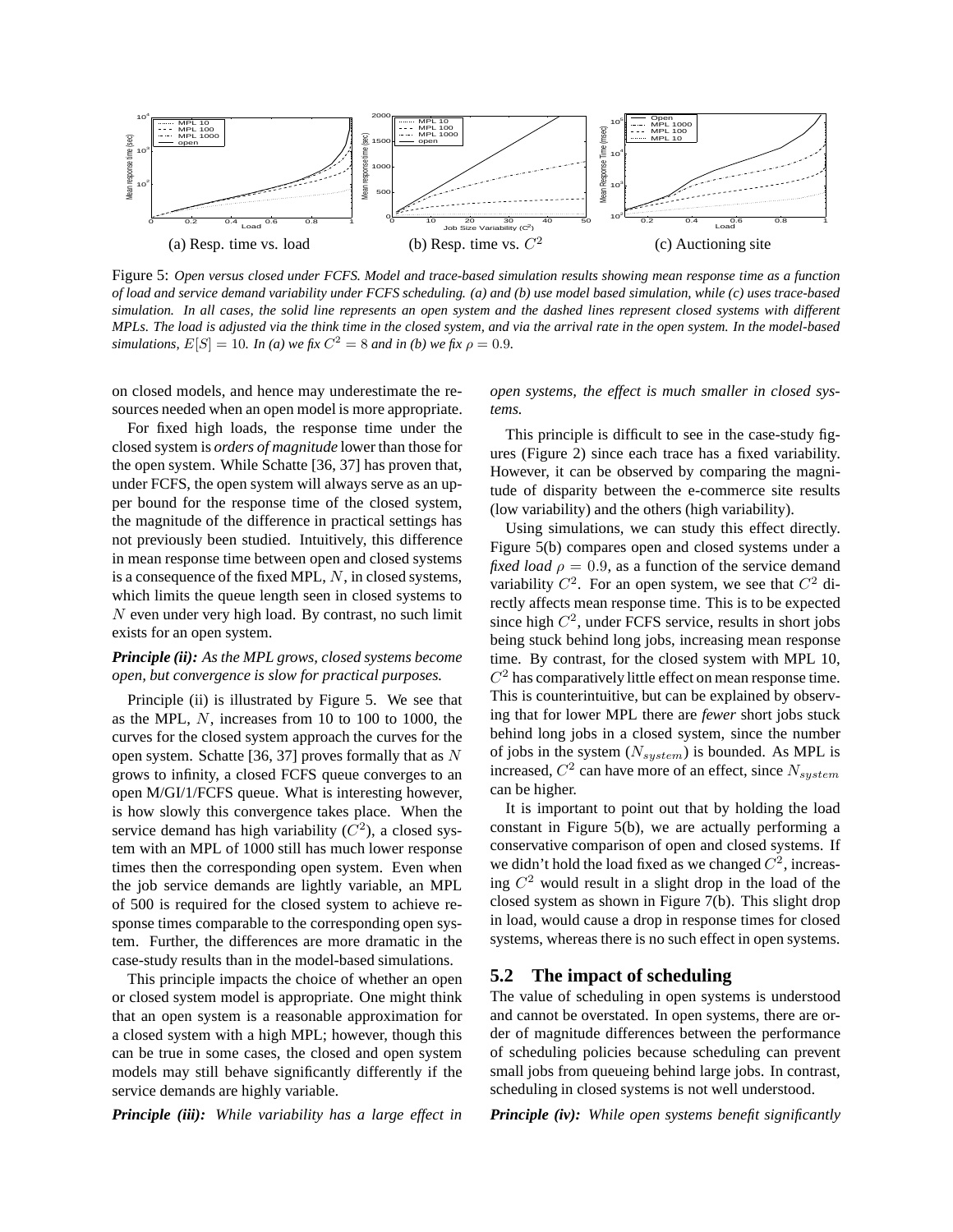

Figure 6: *Model-based simulation results illustrating the different effects of scheduling in closed and open systems. In the closed system the MPL is 100, and in both systems the service demand distribution has mean 10. For the two figures in (a)* C <sup>2</sup> *was fixed at 8 and in the two figures in (b) the load was fixed at 0.9.*



Figure 7: *Model-based simulation results illustrating how the service demand variability, the MPL, and the think time can affect the system load in a closed system. These plots use FCFS scheduling, however results are parallel under other scheduling policies.*

*from scheduling with respect to response time, closed systems improve much less.*

*Principle (v): Scheduling only significantly improves response time in closed systems under very specific parameter settings: moderate load (think times) and high MPL.*

Figure 2 illustrates the fundamentally different behavior of mean response time in the open and closed systems in realistic settings. In Figure 6, we further study this difference as a function of (a) load and (b) variability using simulations. Under the open system, as load increases, the disparity between the response times of the scheduling policies grows, eventually differing by orders of magnitude. In contrast, at both high and low loads in the closed system, the scheduling policies all perform similarly; only at moderate loads is there a significant difference between the policies – and even here the differences are only a factor of 2.5. Another interesting point is that, whereas for FCFS the mean response time of an open system bounded that in the corresponding closed system from above, this does not hold for other policies such as PESJF, where the open system can result in lower response times than the closed system.

We can build intuition for the limited effects of scheduling in closed systems by first considering a closed feedback loop with no think time. In such a system, surprisingly, the scheduling done at the queue is inconsequential – all work conserving scheduling policies perform equivalently. To see why, note that in a closed system Little's Law states that  $N = XE[T]$ , where N is the constant MPL across policies. We will now explain why  $X$  is constant across all work conserving scheduling policies (when think time is 0), and hence it will follow that  $E[T]$  is also constant across scheduling policies. X is the long-run average rate of completions. Since a new job is only created when a job completes, over a long period of time, all work conserving scheduling policies will complete the same set of jobs plus or minus the initial set  $N$ . As time goes to infinity, the initial set  $N$  becomes unimportant; hence  $X$  is constant. This argument does not hold for open systems because for open systems Little's Law states that  $E[N] = \lambda E[T]$ , and  $E[N]$  is not constant across scheduling policies.

Under closed systems with think time, we now allow a varying number of jobs in the queue, and thus there is some difference between scheduling policies. However, as think time grows, load becomes small and so scheduling has less effect.

A very subtle effect, not yet mentioned, is that in a closed system the scheduling policy actually affects the throughput, and hence the load. "Good" policies, like PESJF, increase throughput, and hence load, slightly (less than 10%). Had we captured this effect (rather than holding the load fixed), the scheduling policies in the closed system would have appeared even closer, resulting in even starker differences between the closed and open systems.

The impact of Principles (iv) and (v) is clear. For closed systems, scheduling provides small improvement across all loads, but can only result in substantial improvement when load (think time) is moderate. In contrast, scheduling always provides substantial improvements for open systems.

### *Principle (vi): Scheduling can limit the effect of variability in both open and closed systems.*

For both the open and closed systems, better scheduling (PS and PESJF) helps combat the effect of increasing variability, as seen in Figure 6. The improvement; how-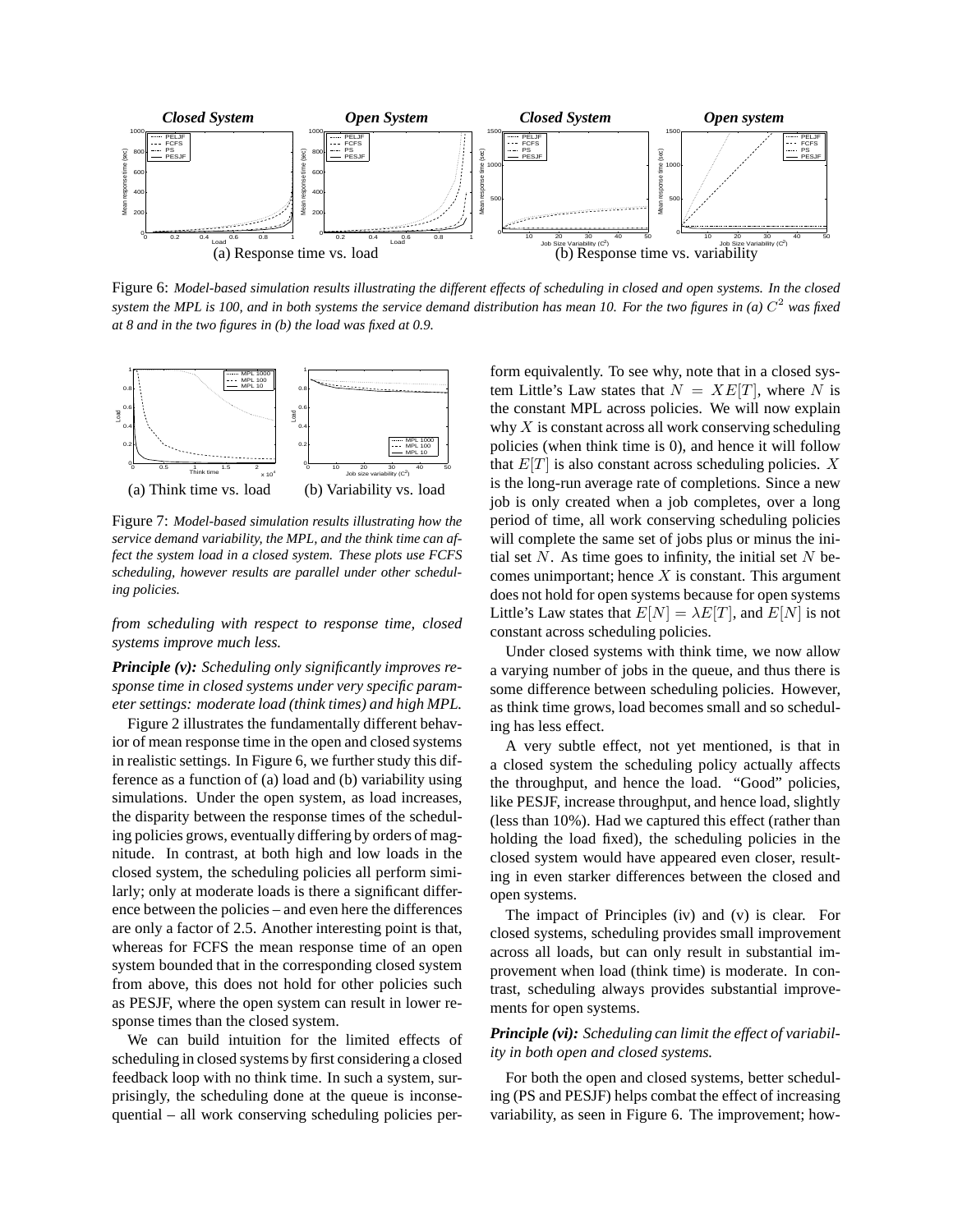

Figure 8: *Model and implementation-based results for the partly-open system. (a) and (b) are model-based simulations showing mean response time as a function of the expected number of requests per session. (c) and (d) show the mean response time as a function of the think time, for a fixed load. In (a)-(c),*  $E[S] = 10$  and  $C^2 = 8$ . In (c) and (d), we fix  $\rho = 0.6$  and  $p = 0.75$ , which *yields and average of 4 requests per session.*

ever, is less dramatic for closed systems due to Principle (iii) in Section 5.1, which tells us that variability has less of an effect on closed systems in general.

### **6 Partly-open systems**

In this section, we discuss a partly-open model that (a) serves as a more realistic system model for many applications; and (b) helps illustrate when a "purely" open or closed system is a good approximation of user behavior. We focus on the effects of the mean number of requests per session and the think time because the other parameters, e.g. load and job size variability, have similar effects to those observed in Sections 5.1 and 5.2. Throughout the section, we fix the load of the partly-open system by adjusting the arrival rate,  $\lambda$ . Note that, in contrast to the closed model, adjusting the think time of the partly-open model has no impact on the load.

*Principle (vii): A partly-open system behaves similarly to an open system when the expected number of requests per session is small (*≤ 5 *as a rule-of-thumb) and similarly to a closed system when the expected number of requests per session is large* ( $\geq 10$  *as a rule-of-thumb).* 

Principle (vii) is illustrated clearly in the case study results shown in Figure 2 and in the simulation results shown in Figure 8(a). When the mean number of requests per session is 1 we have a significant separation between the response time under the scheduling policies, as in open systems. However, when the mean number of requests per session is large, we have comparatively little separation between the response times of the scheduling policies; as in closed systems. Figures 2 and 8(a) are just a few examples of the range of configurations we studied, and across a wide range of parameters, the point where the separation between the performance of scheduling policies becomes small is, as a rule-of-thumb, around 10 requests per session. Note however that this point can range anywhere between 5 and 20 requests per session as  $C^2$  ranges from 4 to 49 respectively. We will demonstrate in Section 7 how to use this rule-of-thumb as a guideline for determining whether a purely open or purely closed workload generator is most suitable, or whether a partly-open generator is necessary.

### *Principle (viii): In a partly-open system, think time has little effect on mean response time.*

Figure 8 illustrates Principle (viii). We find that the think time in the partly-open system does not affect the mean response time or load of the system under any of these policies. This observation holds across all partly-open systems we have investigated (regardless of the number of requests per session), including the casestudies described in Section 4.

Principle (viii) may seem surprising at first, but for PS and FCFS scheduling it can be shown formally under product-form workload assumptions. Intuitively, we can observe that changing the think time in the partlyopen system has no effect on the load because the same amount of work must be processed. To change the load, we must adjust either the number of requests per session or the arrival rate. The only effect of think time is to add small correlations into the arrival stream.

### **7 Choosing a system model**

The previous sections brought to light vast differences in system performance depending on whether the workload generator follows an open or closed system model. A direct consequence is that the accuracy of performance evaluation depends on accurately modeling the underlying system as either open, closed, or partly-open.

A safe way out would be to choose a partly-open system model, since it both matches the typical user behavior in many applications and generalizes the open and closed system models – depending on the parameters it can behave more like an open or more like a closed system. However, as Table 1 illustrates, available workload generators often support only either closed or open system models. This motivates a fundamental questions for workload modeling: *"Given a particular workload, is a purely open or purely closed system model more accurate*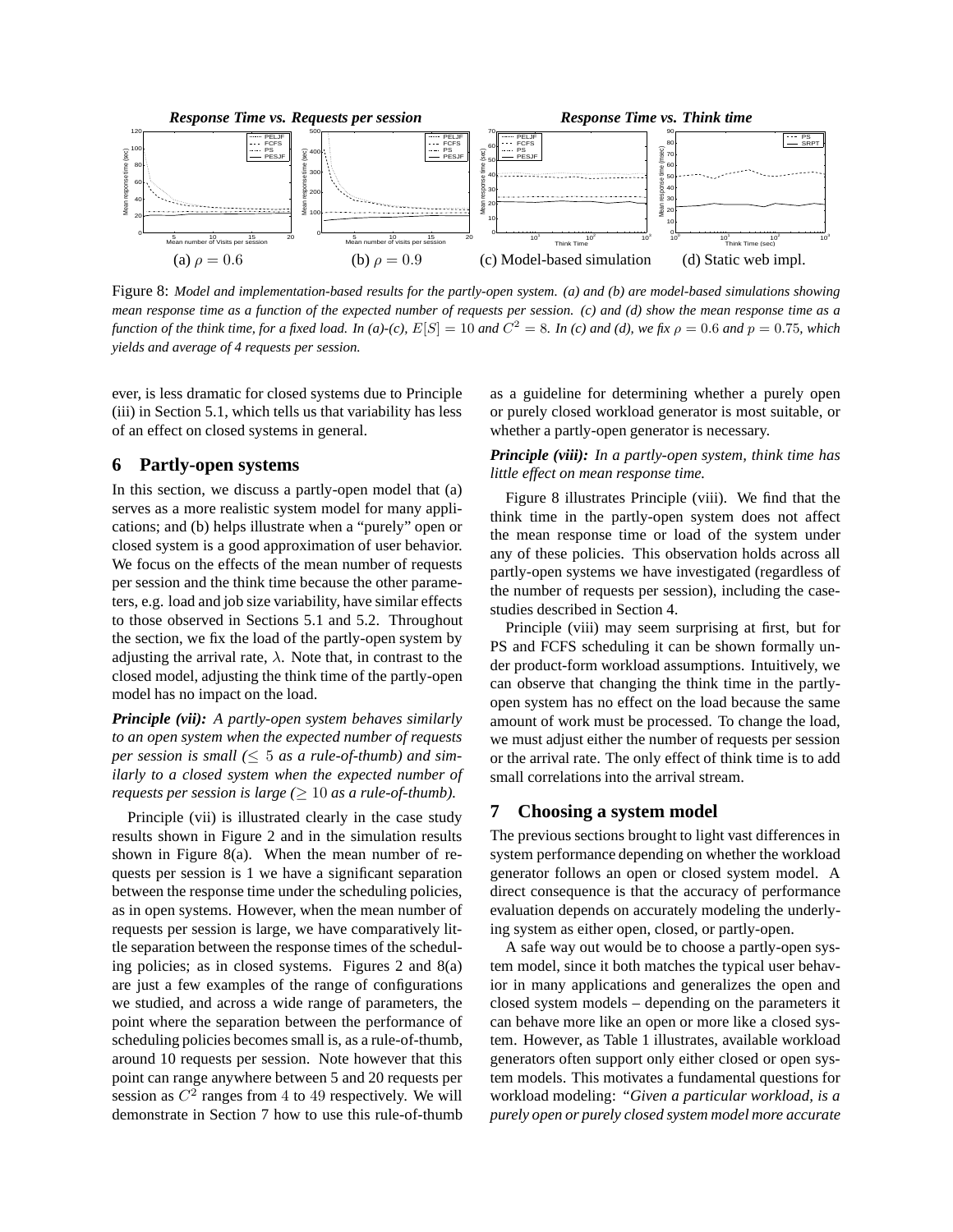|    | Type of site                  | Date              | Total #Req. |
|----|-------------------------------|-------------------|-------------|
|    | Large corporate web site      | Feb'01            | 1609799     |
| 2  | CMU web server [3]            | Nov <sup>01</sup> | 90570       |
| 3  | Online department store       | June'00           | 891366      |
| 4  | Science institute (USGS[1])   | Nov'02            | 107078      |
| 5  | Online gaming site [50]       | May'04            | 45778       |
| 6  | Financial service provider    | Aug' $00$         | 275786      |
| 7  | Supercomputing web site [4]   | May'04            | 82566       |
| 8  | Kasparov-DeepBlue match       | May'97            | 580068      |
| 9  | Site seeing "slashdot effect" | Feb'99            | 194968      |
| 10 | Soccer world cup [21]         | Jul'98            | 4606052     |

Table 2: A summary table of the studied web traces.

*for the workload? When is a partly-open system model necessary?"*

In the remainder of this section we illustrate how our eight principles might be used to answer this question for various web workloads. Our basic method is as follows. For a given system we follow these steps:

- 1. Collect traces from the system.
- 2. Construct a partly-open model for the system, since the partly-open model is the most general and accurate. In particular, obtain the relevant parameters for the partly-open model.
- 3. For the partly-open model, decide whether an open or a closed model is appropriate, or if the partlyopen model is necessary.

Table 2 summarizes the traces we collected as part of Step 1. Our trace collection spans many different types of sites, including busy commercial sites, sites of major sporting events, sites of research institutes, and an online gaming site.

We next model each site as a partly-open system. According to Principles (vii) and (viii) the most relevant parameter of a partly-open system model is the number of requests issued in a user session. Other parameters such as the think time between successive requests in a session are of lesser importance. Determining the average number of requests per user session for a web site requires identifying user sessions in the corresponding web trace. While there is no 100% accurate way to do this, we employ some common estimation techniques [8, 26].

First, each source IP address in a trace is taken to represent a different user. Second, session boundaries are determined by a period of inactivity by the user, i.e. a period of time during which no requests from the corresponding IP address are received. Typically, this is accomplished by ending a session whenever there is a period of inactivity larger than timeout threshold  $\tau$ . In some cases, web sites themselves enforce such a threshold; however, more typically  $\tau$  must be estimated.

We consider two different ways of estimating  $\tau$ . The first one is to use a defacto standard value for  $\tau$ , which



Figure 9: *Choosing a system model. Statistics for 3 representative web traces (sites 3, 6, and 10) illustrating (a) the number of user sessions as a function of the timeout threshold and (b) the expected number of requests per session as a function of the timeout threshold. The vertical line on each plot corresponds to a timeout of 1800s. From these plots we can conclude that an open model is appropriate for site 6, a closed model is appropriate for site 10, and neither an open or a closed is appropriate for site 3.*

is 1800s (30 min) [26]. The second method is to estimate  $\tau$  from the traces themselves by studying the derivative of how  $\tau$  affects the total number of sessions in the trace. We illustrate this latter method for a few representative traces in Figure  $9(a)$ . Notice that as the threshold increases from 1-100s the number of sessions decreases quickly; whereas from 1000s on, the decrease is much smaller. Furthermore, Figure 9(b) shows that with respect to the number of requests, stabilization is also reached at  $\tau > 1000$ s. Hence we adopt  $\tau = 1800$ s in what follows.

The mean number of requests per session when  $\tau =$ 1800s is summarized below for all traces:

| Site                 |     |     |     |  |
|----------------------|-----|-----|-----|--|
| Requests per session | 2.4 | 5.4 | 3.6 |  |
| Site                 |     |     |     |  |
|                      |     |     |     |  |

The table indicates that the average number of requests for web sessions varies largely depending on the site, ranging from less than 2 requests per session to almost 13. Interestingly, even for similar types of web sites the number of requests can vary considerably. For example sites 8 and 10 are both web sites of sporting events (a chess tournament and a soccer tournament), but the number of requests per session is quite low (2.4) in one case, while quite high (11.6) in the other. Similarly, sites 2, 4, and 7 are all web sites of scientific institutes but the number of requests per sessions varies from 1.8 to 6.

Using the rule of thumb in principle (vii), we can conclude that neither the open nor the closed system model accurately represents all the sites. For sites 1, 2, 4, 6, 8, and 9 an open system model is accurate; whereas a closed system model is accurate for the sites 5 and 10.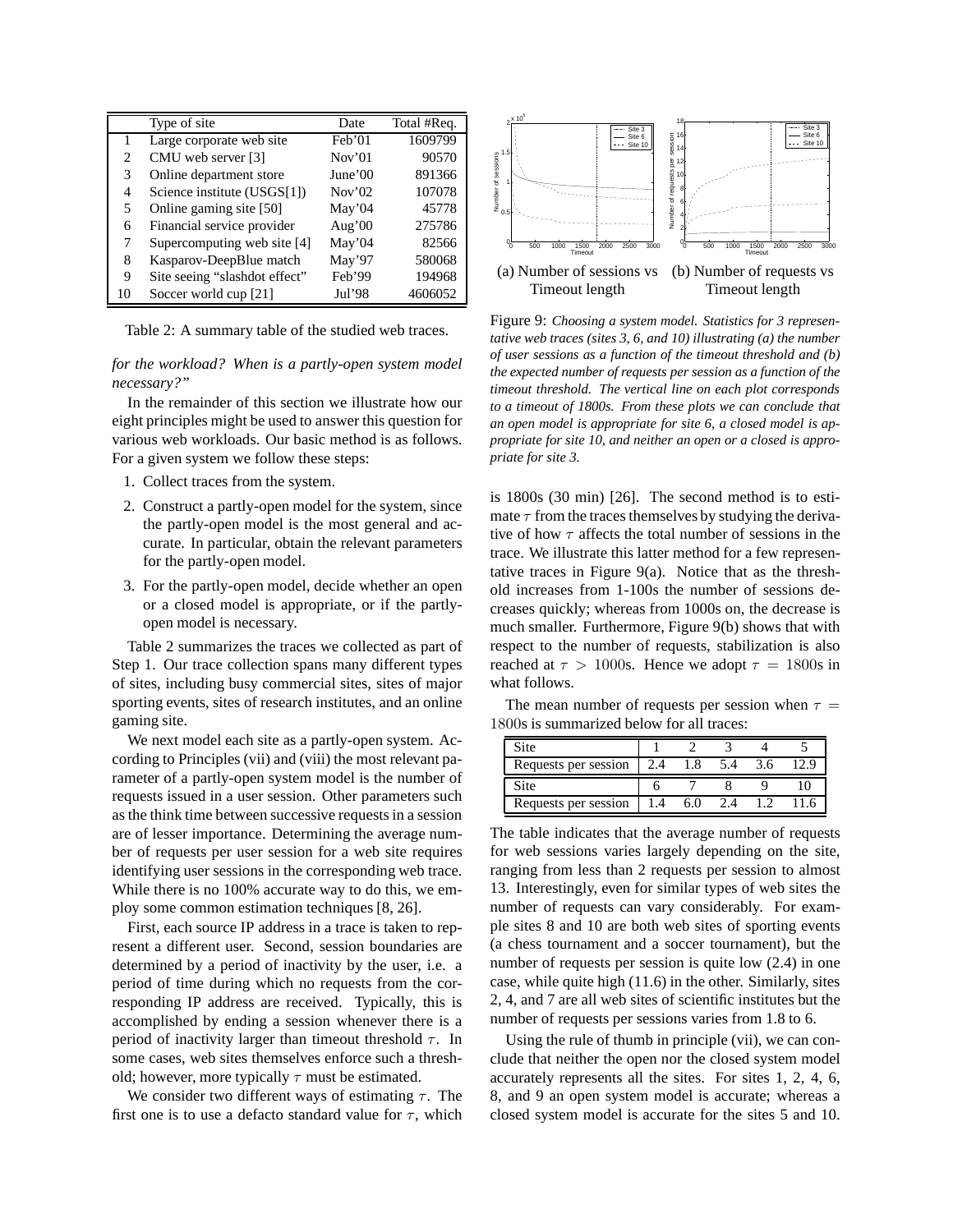Further, it is not clear whether an open or closed model is appropriate for sites 3 and 7.

Observe that the web trace of site 10 is the same dataset used to drive the static web case study in Figure 2. In Figure 2, we observed a large difference between the response times in an open and a closed system model. In this section we found that site 10 resembles more a closed system than an open system. Based on the results in Figure 2, it is important that one doesn't assume that the results for the closed model apply to the open model.

# **8 Prior Work**

Work explicitly comparing open and closed system models is primarily limited to FCFS queues. Bondi and Whitt [11] study a general network of FCFS queues and conclude that the effect of service variability, though dominant in open systems, is almost inconsequential in closed systems (provided the MPL is not too large). We corroborate this principle and illustrate the magnitude of its impact in real-world systems. Schatte [36, 37] studies a single FCFS queue in a closed loop with think time. In this model, Schatte proves that, as the MPL grows to infinity, the closed system converges monotonically to an open system. This result provides a fundamental understanding of the effect of the MPL parameter; however the rate of this convergence, which is important when choosing between open and closed system models, is not understood. We evaluate the rate of convergence in realworld systems.

Though these theoretical results provide useful intuition about the differences between open and closed systems, *theoretical results alone cannot evaluate the effects of factors such as trace driven job service demand distributions, correlations, implementation overheads, and size-based scheduling policies.* Hence, simulation and implementation-based studies such as the current paper are needed.

# **9 Conclusion**

This paper provides eight simple principles that function to explain the differences in behavior of closed, open, and partly-open systems and validates these principles via trace-based simulation and real-world implementation. The more intuitive of these principles point out that response times under closed systems are typically lower than in the corresponding open system with equal load, and that as MPL increases, closed systems approach open ones. Less obviously, our principles point out that: (a) the magnitude of the difference in response times between closed and open systems can be very large, even under moderate load; (b) the convergence of closed to open as MPL grows is slow, especially when service demand variability  $(C^2)$  is high; and (c) scheduling is far more beneficial in open systems than in closed ones. We also compare the partly-open model with the open and closed models. We illustrate the strong effect of the number of requests per session and  $C^2$  on the behavior of the partly-open model, and the surprisingly weak effect of think time.

These principles underscore the importance of choosing the appropriate system model. For example, in capacity planning for an open system, choosing a workload generator based on a closed model can greatly underestimate response times and underestimate the benefits of scheduling.

All of this is particularly relevant in the context of web applications, where the arrival process at a web site is best modeled by a partly-open system. Yet, most web workload generators are either strictly open or strictly closed. *Our findings provide guidelines for choosing whether an open or closed model is the better approximation* based on characteristics of the workload. A high number of simultaneous users (more than 1000) suggests an open model, but a high number of requests per session (more than 10) suggests a closed model. Both these cutoffs are affected by service demand variability: highly variable demands requires larger cutoffs. Contrary to popular belief, it turns out that think times are irrelevant to the choice of an open or closed model since they only affect the load. We also find that WAN conditions (losses and delays) in Web settings lessen the difference between closed and open models, although these differences are still noticeable.

Once it has been determined whether a closed or open model is a better approximation, that in turn provides a guideline for the effectiveness of scheduling. *Understanding the appropriate system model is essential to understanding the impact of scheduling.* Scheduling is most effective in open systems, but can have moderate impact in closed systems when both the load is moderate (roughly 0.7-0.85) and  $C^2$  is high.

In conclusion, while much emphasis has been placed in research on accurately representing workload parameters such as service demand distribution, think time, locality, etc, we have illustrated that similar attention needs to be placed on accurately representing the system itself as either closed, open, or partly-open. We have taken a first step toward this end by providing guidelines for choosing a system model and by creating tools and workload generators versatile enough to support all three system models. We hope that this work will encourage others to design workload generators that allow flexibility in the underlying system model.

### **10 Acknowledgments**

We would like to thank Arun Iyengar, Erich Nahum, Paul Dantzig, Luis von Ahn, and Chad Vizino for providing